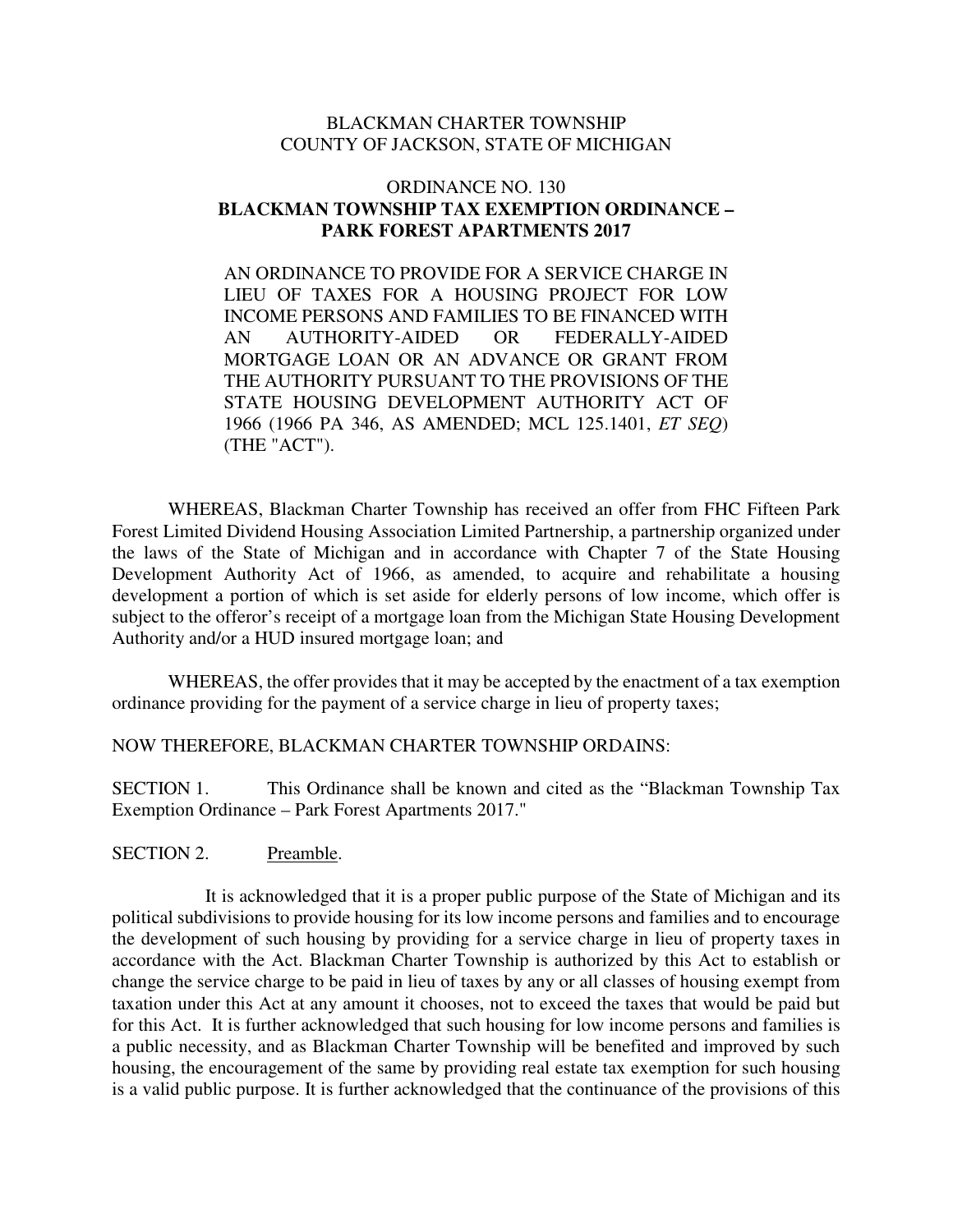Ordinance for tax exemption and the service charge in lieu of all *ad valorem* taxes during the period contemplated in this Ordinance are essential to the determination of economic feasibility of the housing projects that are constructed or rehabilitated with financing extended in reliance on such tax exemption.

Blackman Charter Township acknowledges that the Sponsor (as defined below) has offered, subject to receipt of a Mortgage Loan from the Michigan State Housing Development Authority, or a federally-aided mortgage loan, to acquire and rehabilitate, own and operate a housing project identified as Park Forest on certain property located at Airport and Springport roads with the attached legal description in Blackman Charter Township to serve low income persons and families, and that the Sponsor has offered to pay Blackman Charter Township on account of this housing project an annual service charge for public services in lieu of all *ad valorem* property taxes.

# SECTION 3. Definitions.

As used in this Ordinance:

- A. Act means the State Housing Development Authority Act, Public Act 346 of 1966, as amended. (MCL 125.1401, et seq; MSA 16.114(1), et seq.).
- B. Annual Shelter Rent means the total collections during an agreed annual period from or paid on behalf of all occupants of a housing development representing rent or occupancy charges, exclusive of charges for gas, electricity, heat, or other utilities furnished to the occupants.
- C. Authority means the Michigan State Housing Development Authority.
- D. Disabled means any person or family whose head, spouse, or sole member is a Person with disabilities as defined in 24 C.F.R. §5.403.
- E. Elderly means any a person who is sixty-two (62) years of age or older, or a family with the head of the household being sixty-two (62) years of age or older, or a Disabled as defined in Subparagraph D above to the extent that such person(s) is eligible under federal law and regulations to live in a residential development, such as Park Forest Apartments, which is assisted under Section 8.
- F. Housing Development means the housing project identified as Park Forest Apartments located at Airport and Springport roads, with the attached legal description.
- G. Mortgage Loan means a loan or grant made or to be made by the Authority to the Sponsor for the construction, rehabilitation, acquisition and/or permanent financing of the housing project, and secured by a mortgage on the housing project.
- H. Set Aside Portion means that portion of the Housing Development that is set aside for Elderly persons and families of low and medium income.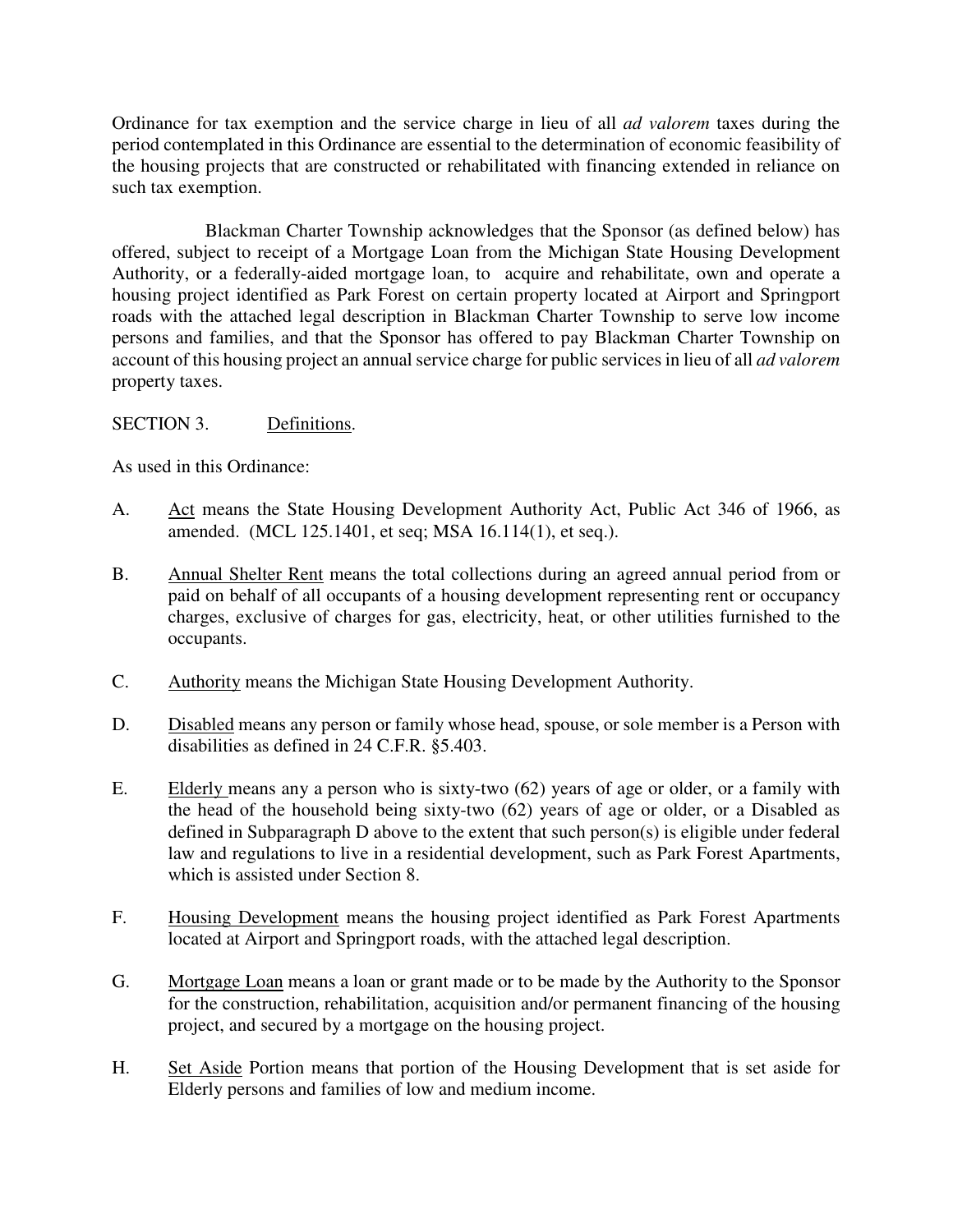- I. Sponsor means FHC Fifteen Park Forest Limited Dividend Housing Association Limited Partnership, and any entity that receives or assumes a Mortgage Loan.
- J. Utilities means charges for gas, electric, water, sanitary sewer and other utilities furnished to the occupants that are paid by the housing project.

## SECTION 4. Class of Housing Projects.

It is determined that the class of housing projects to which the tax exemption shall apply and for which a service charge shall be paid in lieu of such taxes shall be housing developments for persons and families of low and moderate income of which a portion is set aside for Elderly persons and families of low and moderate income which projects are financed with a Mortgage Loan by the Authority or another federally-aided mortgage. It is further determined that Park Forest is of this class.

## SECTION 5. Establishment of Annual Service Charge.

Park Forest Apartments and the property on which it is located shall be exempt from all *ad valorem* property taxes from and after the acquisition of the Housing Development. Blackman Charter Township acknowledges that the Sponsor and the Authority have established the economic feasibility of the housing project in reliance upon the enactment and continuing effect of this Ordinance, and the qualification of the housing project for exemption from all *ad valorem* property taxes and a payment in lieu of taxes as established in this Ordinance. Therefore, in consideration of the Sponsor's offer to rehabilitate and operate the housing project, Blackman Charter Township agrees to accept payment of an annual service charge for public services in lieu of all *ad valorem* property taxes. Subject to receipt of a mortgage, the annual service charge for the Set Aside Portion of the Housing Development shall be equal to four percent (4%) of the difference between Annual Shelter Rents actually collected and Utilities for the Set Aside Portion of the Housing Development. The annual service charge for the remainder of the Housing Development shall be equal to the amount that would be charged in the event that portion of the Housing Development was subject to *ad valorem* real estate taxation.

### SECTION 6. Contractual Effect of Ordinance.

Notwithstanding the provisions of section  $15(a)(5)$  of the Act to the contrary, a contract between Blackman Township and the Sponsor with the Authority as third party beneficiary under the contract, to provide tax exemption and accept payments in lieu of taxes, as previously described, is effectuated by enactment of this Ordinance.

SECTION 7. Payment of Service Charge.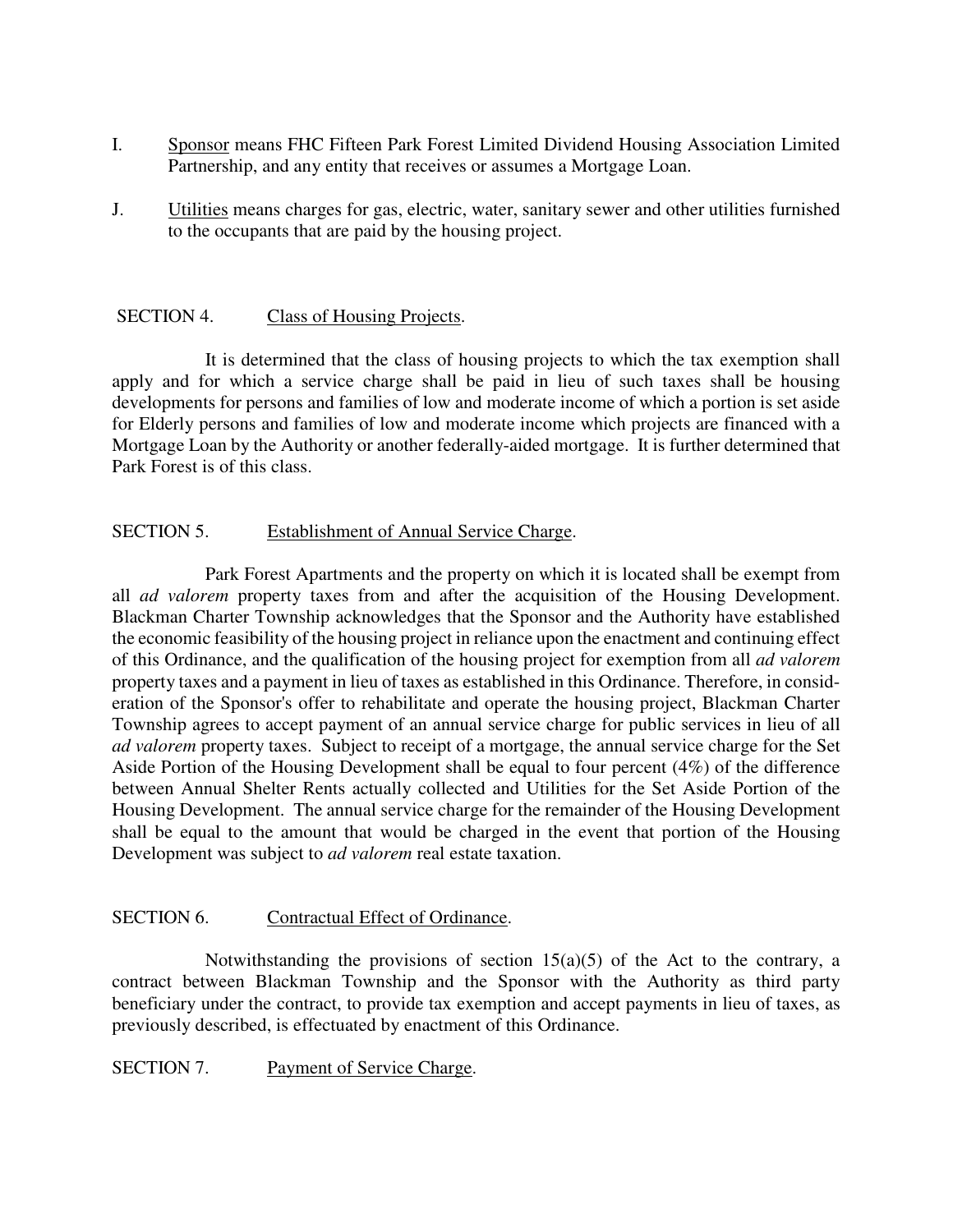The annual service charge in lieu of taxes as determined under this Ordinance shall be payable in the same manner as general property taxes are payable to Blackman Charter Township and distributed to the several units levying the general property tax in the same proportion as prevailed with the general property tax in the previous calendar year. The annual payment for each operating year shall be paid on or before June 1 of the following year. Collection procedures shall be in accordance with the provisions of the General Property Tax Act (1893 PA 206, as amended; MCL 211.1, *et seq*).

### SECTION 8. Duration.

This Ordinance shall remain in effect and shall not terminate so long as a Mortgage Loan remains outstanding and unpaid, or the Authority or HUD has any interest in the property provided that acquisition of the Housing Development commences within two (2) years of the effective date of this ordinance.

# SECTION 9. Severability.

The various sections and provisions of this Ordinance shall be deemed to be severable, and should any section or provision of this Ordinance be declared by any court of competent jurisdiction to be unconstitutional or invalid the same shall not affect the validity of this Ordinance as a whole or any section or provision of this Ordinance, other than the section or provision so declared to be unconstitutional or invalid.

## SECTION 10. Inconsistent Ordinances.

All ordinances or parts of ordinances inconsistent or in conflict herewith shall be repealed as of the date of the acquisition of the Housing Development.

### SECTION 11. Effective Date.

This ordinance shall become effective thirty (30) days from the date of its adoption.

MEMBERS PRESENT: Supervisor Jancek, Clerk Sercombe, Treasurer Preston and Trustees: Ambs, Pack, Thomas and Williams MEMBERS ABSENT: None

AYES: 7

NAYS: O

Adopted: 12/18/2017

 $\overline{\phantom{a}}$  , and the contract of the contract of the contract of the contract of the contract of the contract of the contract of the contract of the contract of the contract of the contract of the contract of the contrac Shelly Sercombe, Clerk